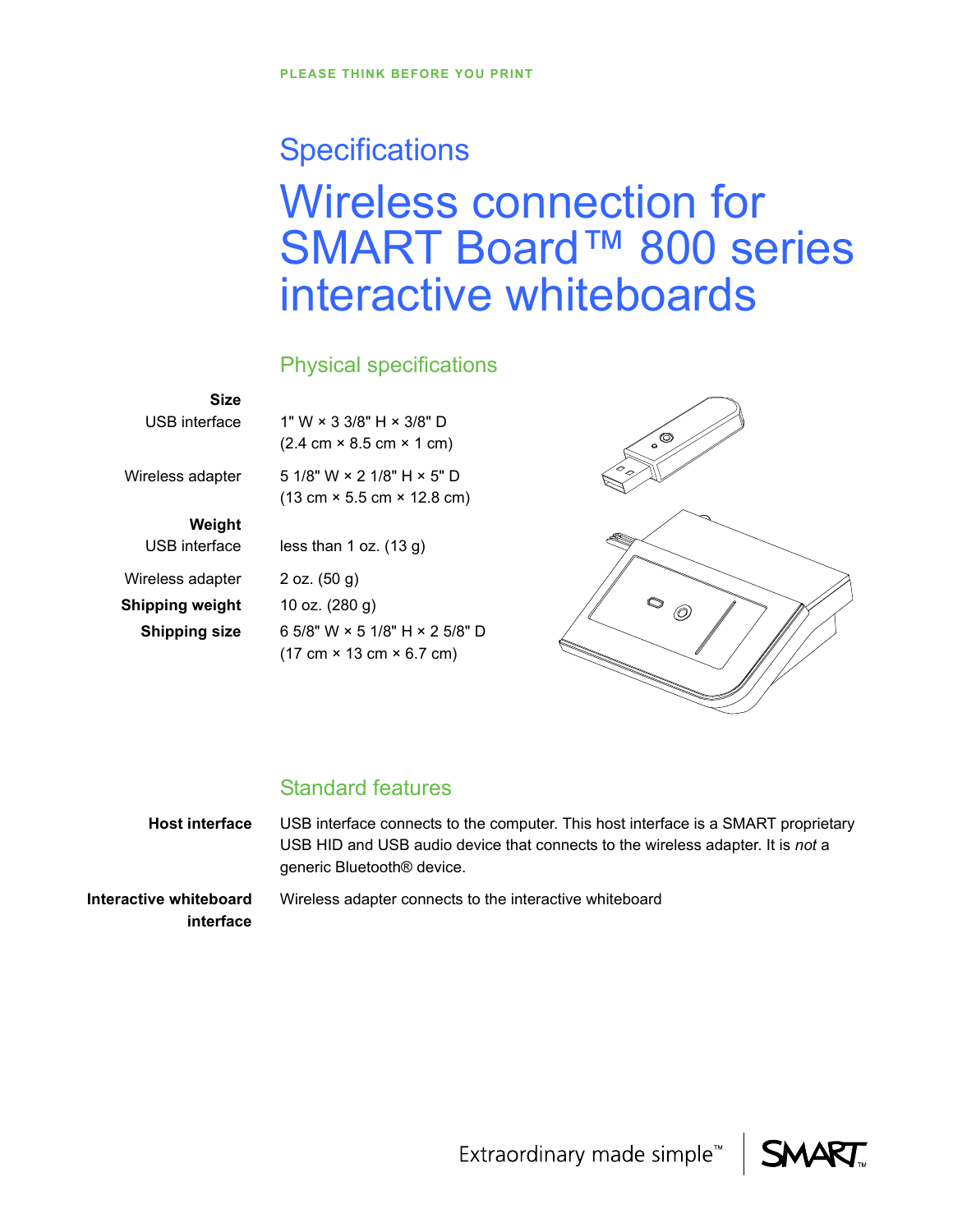|  | 2   SPECIFICATIONS WIRELESS CONNECTION FOR SMART BOARD 800 SERIES |
|--|-------------------------------------------------------------------|
|  | INTERACTIVE WHITEBOARDS                                           |

| Software/firmware               | SMART software updates are available at smarttech.com/downloads.<br>For information on how to update SMART firmware, see smarttech.com/kb/155533. |
|---------------------------------|---------------------------------------------------------------------------------------------------------------------------------------------------|
| <b>Technology</b>               | Bluetooth® 2.1+EDR industry-standard wireless technology, Bluetooth Qualification<br>Design ID (QDID) B017480                                     |
| <b>Security</b>                 | 56-bit encryption support. Bluetooth security is built into the paired components.                                                                |
| Radio frequency                 | 2.4 GHz ISM band                                                                                                                                  |
| <b>FHSS</b>                     | Frequency Hopping Spread Spectrum at up to 1,600 hops/second among 79 channels<br>spaced 1 MHz apart                                              |
| <b>Transmission power</b>       | Class 2, 2.5 mW, 4 dBm with a typical range of 33' (10 m)                                                                                         |
| <b>Receiver sensitivity</b>     | -80 dBm at 1e-5 BER (typical)                                                                                                                     |
| Audio delay                     | 75ms (maximum)                                                                                                                                    |
| <b>Antenna</b>                  | Integrated antenna                                                                                                                                |
| <b>Status indicator lights</b>  | Status lights on both components indicate the link status.                                                                                        |
| Configuration                   | Plug and play (no additional software required)                                                                                                   |
| Environmental<br>compliance     | EU RoHS, EU WEEE, Packaging, US CPSIA, EIP                                                                                                        |
| <b>Regulatory certification</b> | Bluetooth, CE, C-Tick, FCC, IC, TRA, CSA                                                                                                          |
| <b>Warranty</b>                 | One-year limited equipment warranty upon registration. See warranty document<br>for details.                                                      |
|                                 | Storage and operating specifications                                                                                                              |
| <b>Storage</b>                  | -40°F to 120°F (-40°C to 50°C)                                                                                                                    |
| Operating                       | 41°F to 95°F (5°C to 35°C) with up to 80% humidity, non-condensing                                                                                |
|                                 | <b>SMART</b> order number                                                                                                                         |
| WC <sub>8</sub>                 | Wireless Connection for SMART Board™ 800 series interactive whiteboards                                                                           |